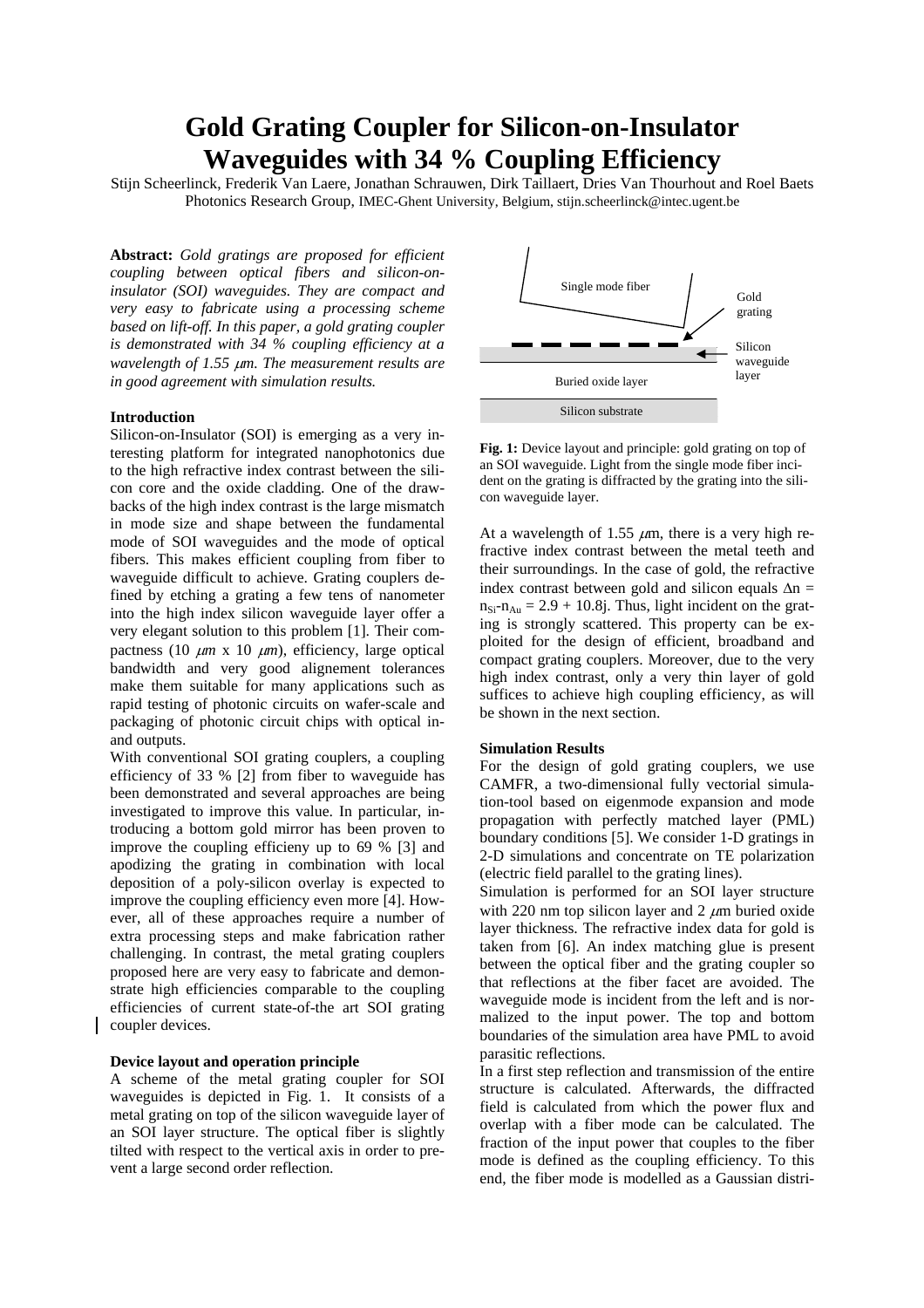bution with a full width at half maximum (FWHM) of  $5.2 \mu m$ .

Fig. 2 plots the coupling efficiency as a function of wavelength for a gold grating with period 610 nm, filling factor 50 % and thickness of the metal layer 20 nm. The coupling efficiency is 40 % and the 1dB bandwidth exceeds 40 nm. A field plot illustrates the strong diffraction by the grating in the direction of the fiber. This is shown in Fig. 3. We note that the coupling efficiency can be further improved by optimizing the grating parameters and the parameters of the SOI layer structure. However, the above mentioned values were taken as they correspond to the geometric parameters of the prototype device that was fabricated. Fabrication is discussed in the next section.



**Fig. 2:** Simulation of coupling efficiency as a function of wavelength of a gold grating coupler with the following grating parameters: period =  $610$  nm, filling factor =  $50\%$ , height  $= 20$  nm.



**Fig. 3:** Field plot of a gold grating coupler on top of an SOI waveguide. The mode guided by the top silicon layer from is incident from the left and is diffracted in the direction of the fiber.

## **Fabrication**

Gold grating couplers are very easy to fabricate. We fabricated a prototype as follows. First, PMMA was spun on an SOI sample containing 10  $\mu$ m wide and 7 mm long SOI waveguides with standard SOI grating couplers at both ends of the waveguides. The waveguides and couplers were fabricated using Deep UV-lithography (DUV) and inductively coupled plasma etching (ICP). With the electron beam of a Nova 600 Dualbeam (FEI) system, a 610 nm period grating was defined in the PMMA on top of the SOI waveguides. Then, gold was evaporated followed by a lift-off in acetone. A SEM-picture of a fabricated gold grating coupler device is depicted in Fig. 4. The final device is 12  $\mu$ m x 10  $\mu$ m.



**Fig. 4:** Top view of the fabricated gold grating coupler on top of an SOI waveguide. Reference bar length = 3 micron.

#### **Measurement results**

The fabricated gold grating coupler was optically characterized using the following experimental setup. An input single mode fiber connected to a tuneable laser source was positioned over the gold grating coupler. An output single mode fiber connected to a photodetector was positioned over the SOI grating coupler. Polarization wheels were used to control polarization. After an active alignation procedure whereby the fiber positions were optimized in order to obtain maximal transmission at a wavelength of 1.55  $\mu$ m, the tuneable laser source was swept from 1.5  $\mu$ m to 1.6  $\mu$ m and the photodetector data were recorded. The same procedure was followed for a reference measurement in which the SOI grating couplers on both ends of a waveguide were used both for incoupling and outcoupling.

From these measurements, the fiber-to-waveguide coupling efficiency of the gold grating coupler can be calculated. The result is plotted in Fig. 5. To this end, a fiber-to-waveguide coupling efficiency of 34 % has been measured at a wavelength of 1.55  $\mu$ m and a 1dB bandwidth of 35 nm. This result is in good agreement with the simulation results plotted in Fig. 2.



**Fig. 5:** Experimentally obtained coupling efficiency of a gold grating coupler on top of an SOI waveguide as a function of wavelength.